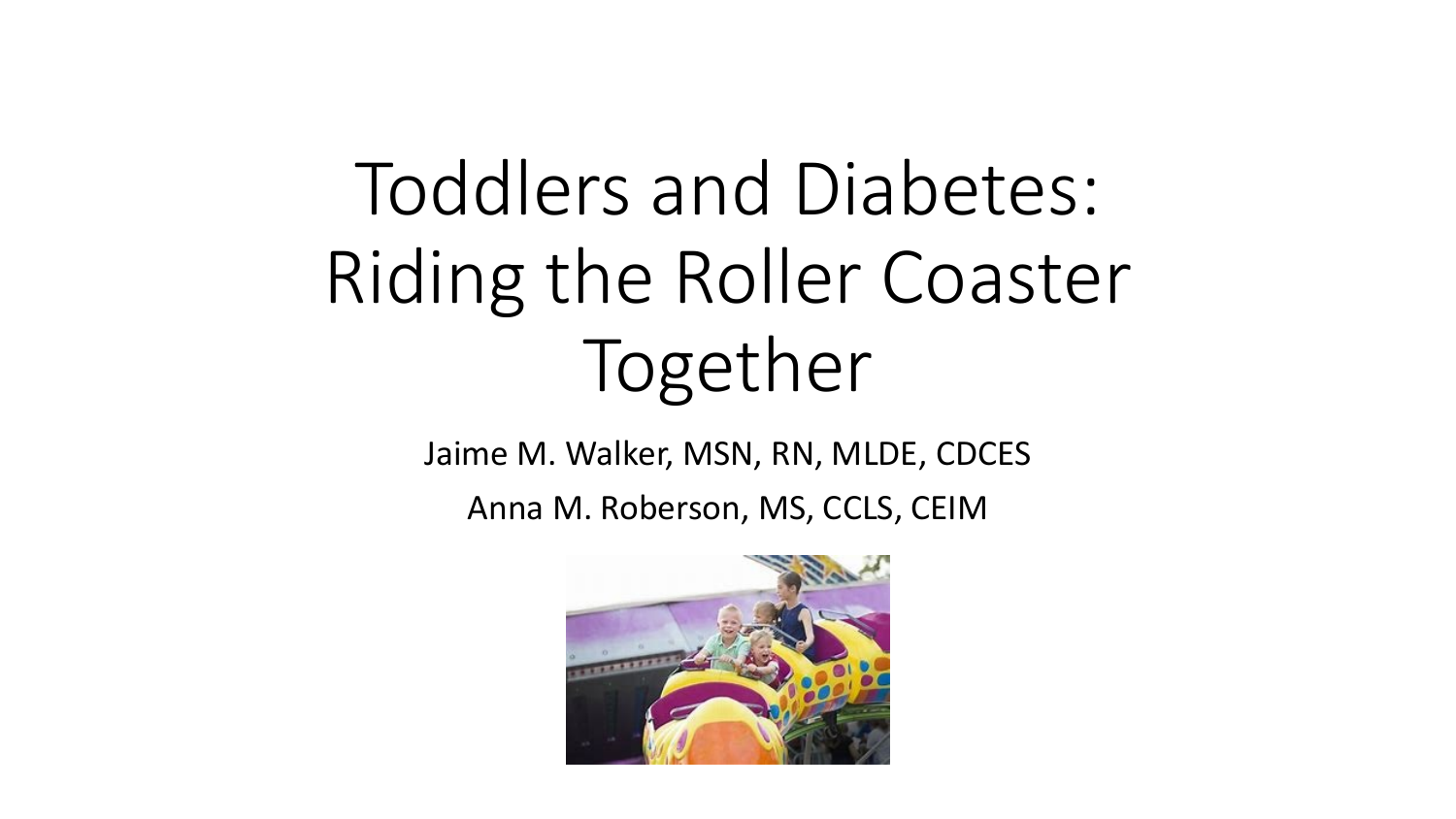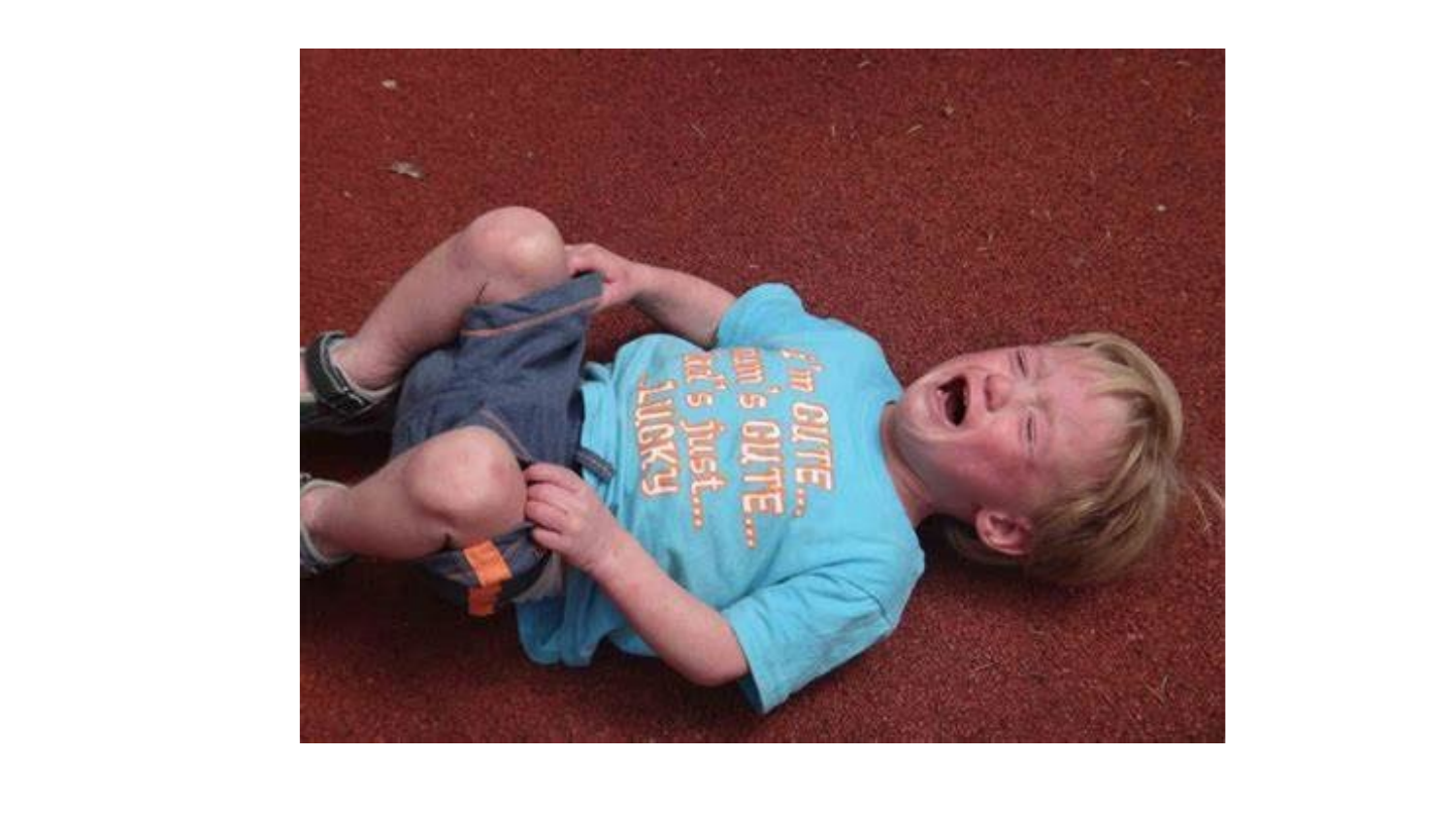### Acknowledging the Difficulty

- Caring for a toddler with diabetes is not easy, recognize your super powers
- Accepting help from your family, your community, your friends, or within the diabetes community can provide supports
- Speaking with other parents or guardians may help to lower anxieties and provide some helpful tips and tricks you have not tried.

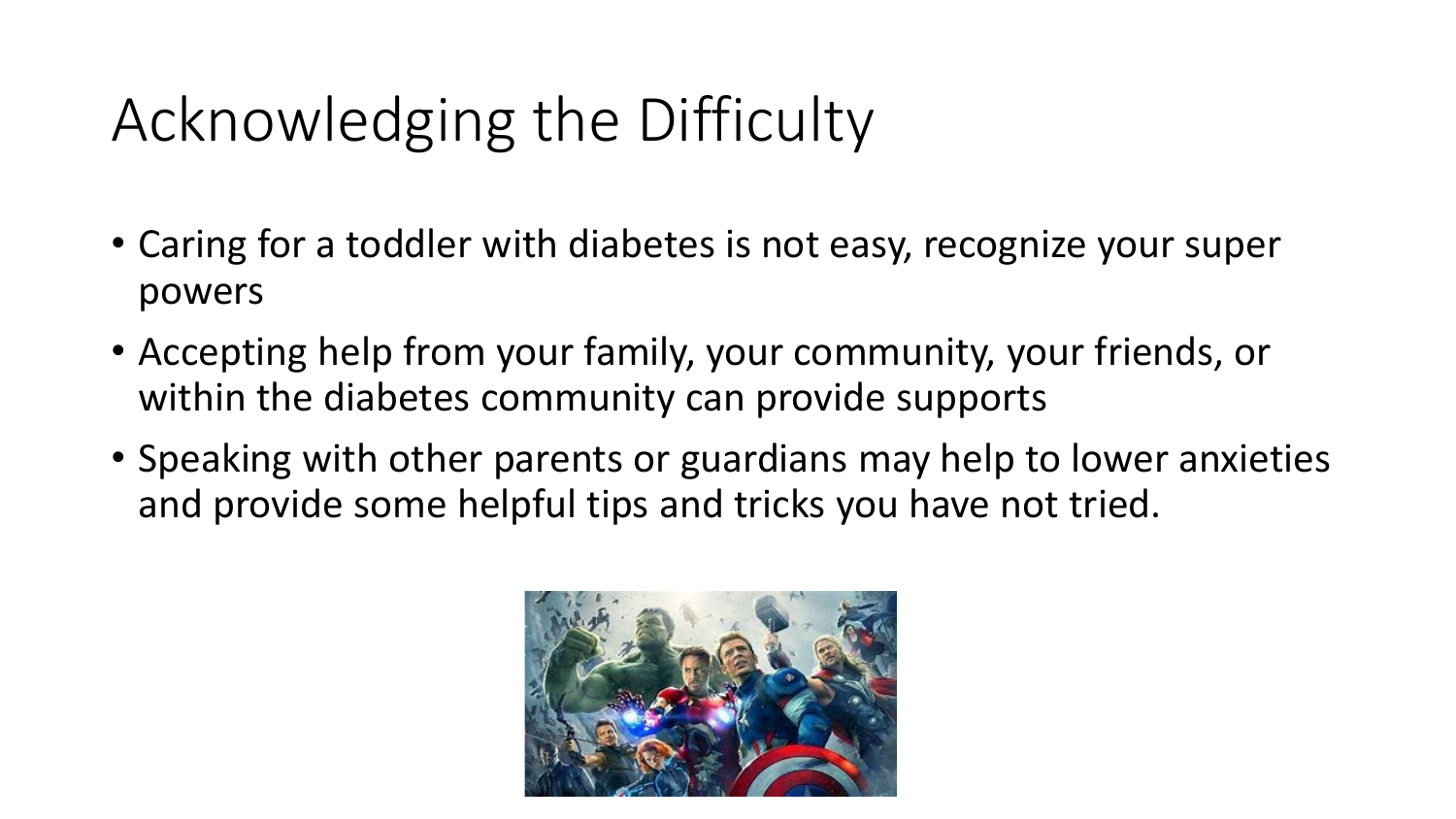### Planning Ahead

- Planning ahead for trips out of the house may help to prevent stressors to the family and help you feel secure.
- Let's look at **different** situations on the slides ahead that we can prepare for when traveling, even a short distance, with a toddler:
	- Lows: Hypoglycemia
	- Highs: Hyperglycemia
	- Hungry
	- Bored
	- Dirty/Messy

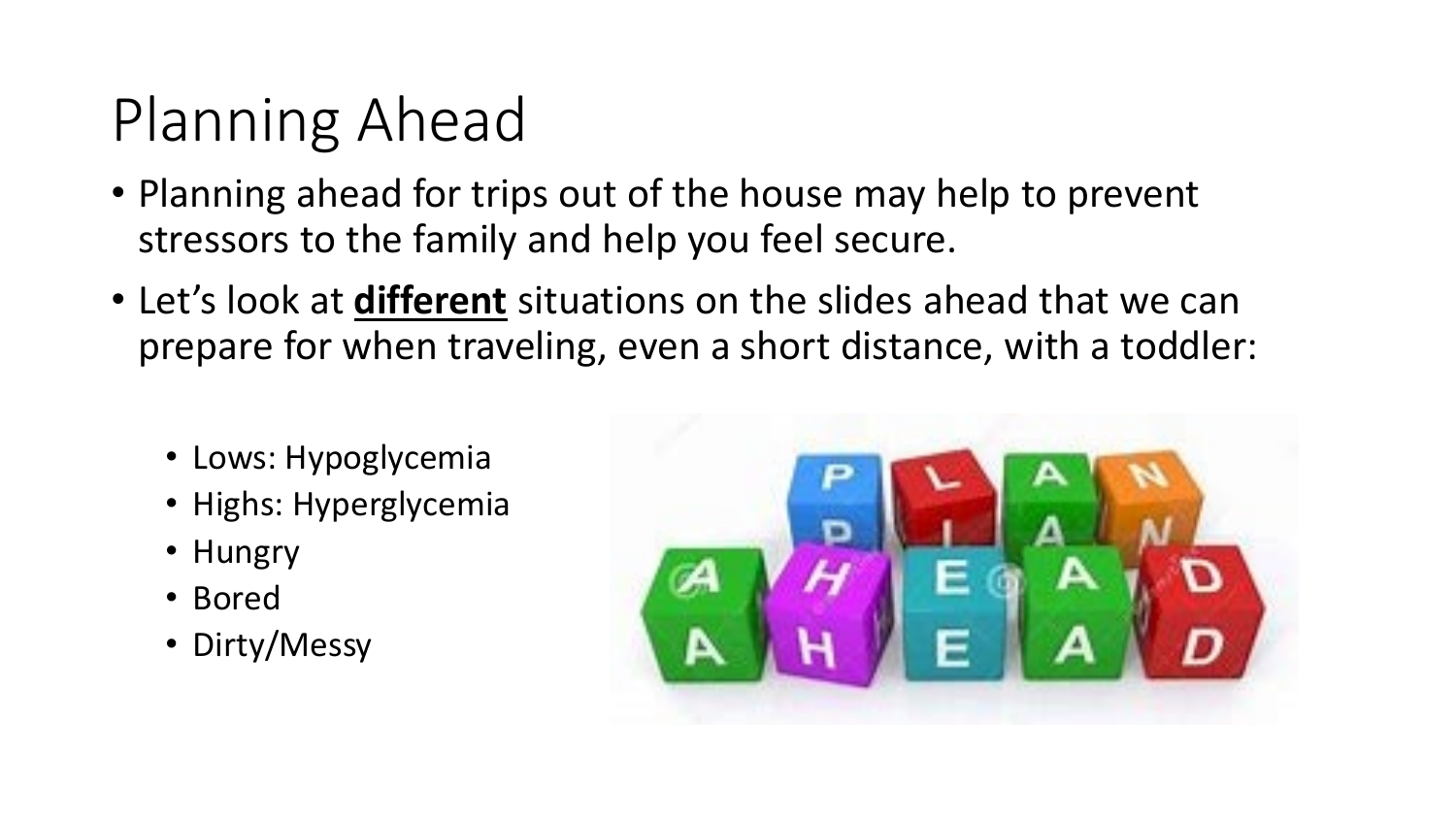## Planning Ahead- Hypoglycemia

- Be prepared to treat a low at anytime
- Remember toddlers are always on the move which burns energy
- Pack several types of low snacks as toddlers can be come particular when low or feeling grumpy
- Think about the climate for that day to prevent messy situations
- Always pack Glucagon®, Glucagen®, G-Voke®, Baqsimi®, or Zegalogue® with you

### Examples:

- 4 ounces of juice
- Cake icing/gel
- Glucose gel
- Fruit gummies
- Glucose shot
- Applesauce

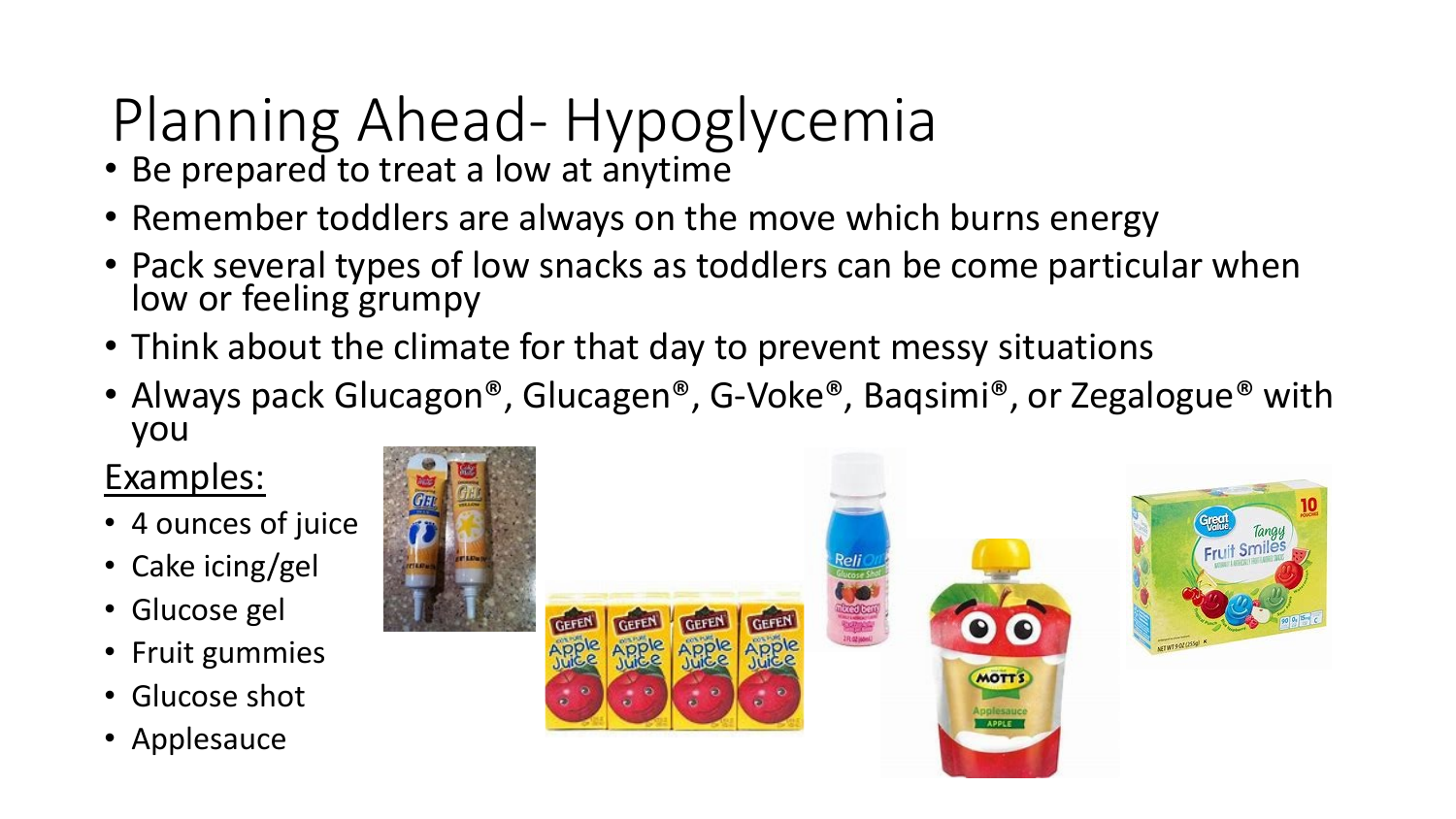### Planning Ahead- Hyperglycemia

- Hyperglycemia can occur quickly in a toddler for a wide variety of reasons.
- While it is important to have some key supplies on hand, it is also important to ask yourself a few questions when your child has a high blood sugar:
	- When did my child last eat?
	- When did my child last receive insulin?
	- Did my child receive any food with carbs and no insulin?
	- Has my child been sick or is my child showing signs they are becoming ill?
	- Does my child have an insulin pump and I have given a bolus, but the blood sugar has not come down for several hours.
		- Has the pump site become detached?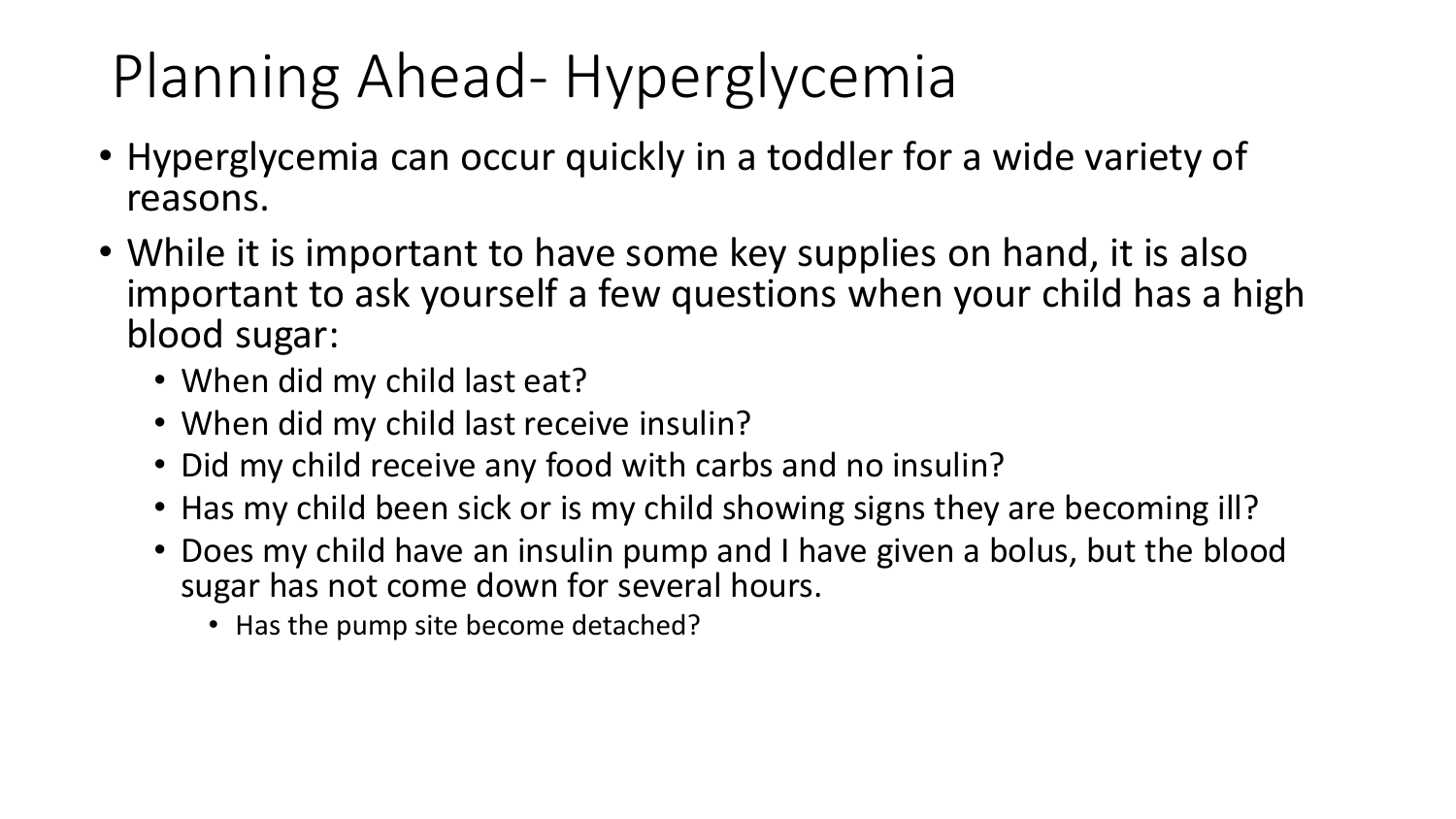### Planning Ahead- Hyperglycemia

#### • When did my child last eat? When did my child last receive insulin?

**If your child has eaten in the last one to two hours after food and insulin have been given, the insulin is most likely still in the body working. Depending on when insulin was given in relation to when food was eaten and the type of food consumed (such as a higher fat content, think of cheese), the blood sugar level may stay higher a little longer. Consider giving a bolus or injection of insulin to treat hyperglycemia before a meal if you need to give insulin for carbs after the meal (for example a child who grazes a little more or is particular). Make sure that the child is given no more than 30 minutes to eat their meal, then go ahead and give the insulin for the carbohydrates.** 

• Did my child receive any food with carbs and no insulin?

**Think back… Were any snacks with carbs eaten without insulin given? Toddlers often enjoy helping themselves to delicious snacks.** 

• Has my child been sick or is my child showing signs they are becoming ill?

**Illness can contribute to an increase in blood sugar levels leading to the need to monitor blood sugar levels and ketones more closely.** 

- Does my child have an insulin pump and I have given a bolus, but the blood sugar has not come down for several hours.
	- Has the pump site become detached?

**You may need to switch to injections with a pen and change the pump site until blood sugar levels return to normal.** 

#### **Check ketones when your child is ill, or when blood sugar levels remain above 250mg/dL greater than 2 checks.**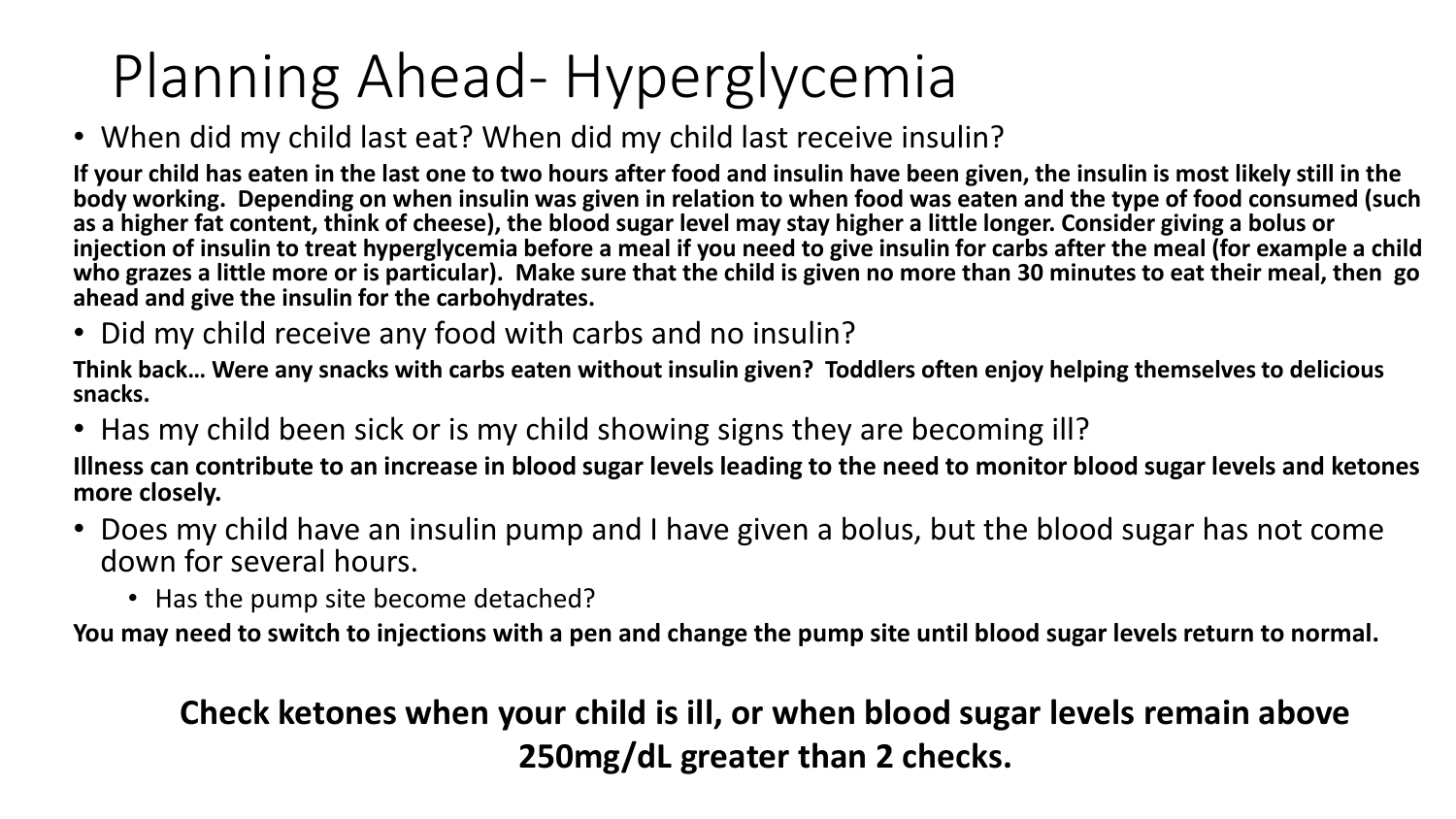

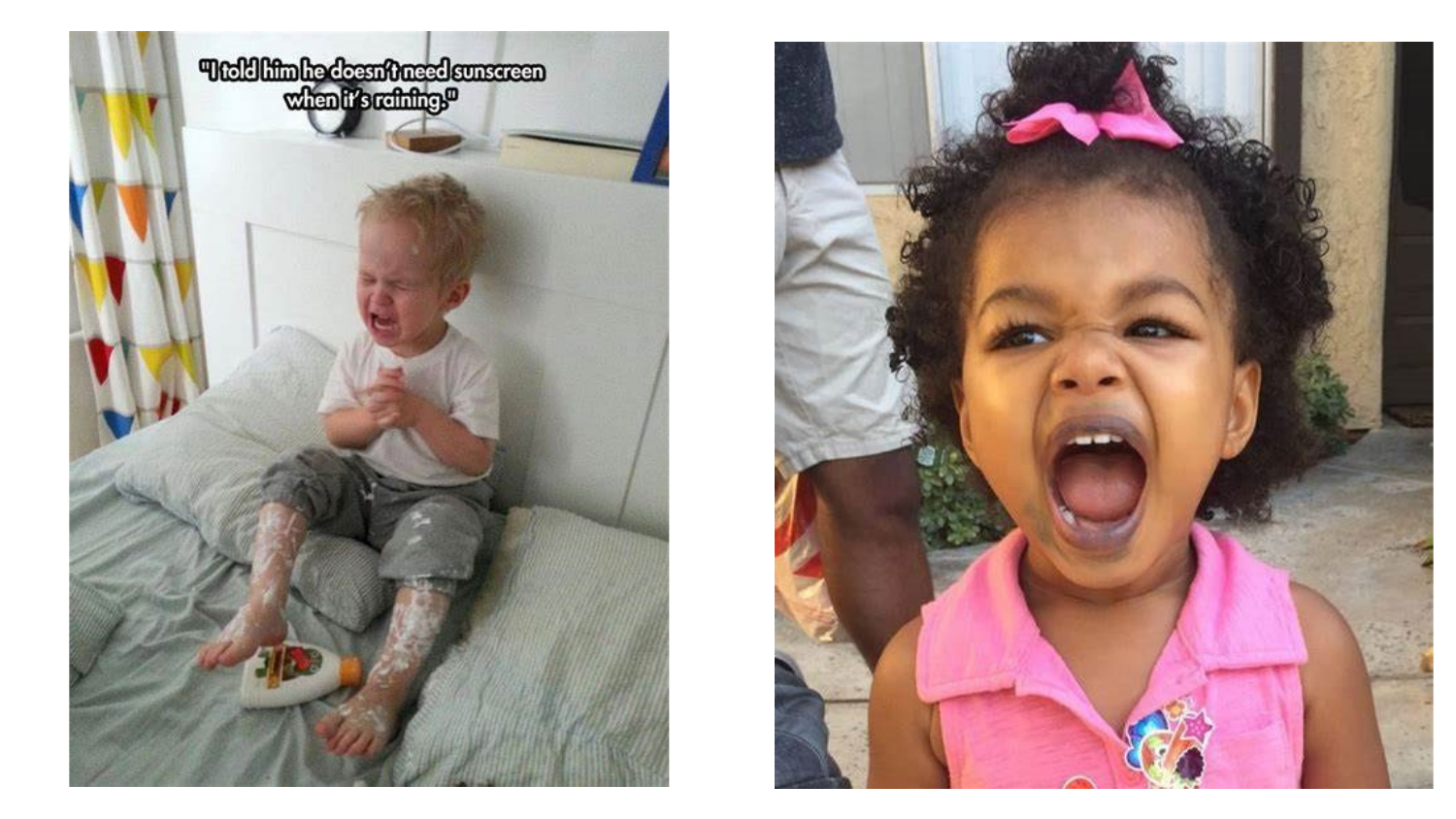### Planning Ahead- Hungry, Bored, Dirty or Messy

- Plan for snacks and meals:
	- Consider the climate
		- Do you need a cooler
	- Take a sippy cup or two



- Toddlers may need a snack or a small meal if away from home for more than an hour or two.
	- Toddlers with diabetes should always have snacks ready for a low, but to also stabilize blood sugar levels after they have recovered from the low.
- Take a bag with you containing portable developmentally appropriate toys and activities
	- Books, plastic dinosaurs, dolls, coloring (consider hot day), blocks
	- If you are traveling in a car, you may want to consider noise level of toys
- Be prepared for messes
	- A change of clothes can always allow for extra comfort, especially on a long trip
	- If your toddler is not completely potty trained or recently diagnosed, consider a pull up for a long drive
		- Discuss the reason for this with your toddler so they understand why they are wearing the pull up to prevent accidents
	- Wipes can be helpful for hands, faces, and bottoms
		- If your child is sensitive to wipes or if you are working toward reducing waste, consider damp clothes placed in re- sealable re-usable bags.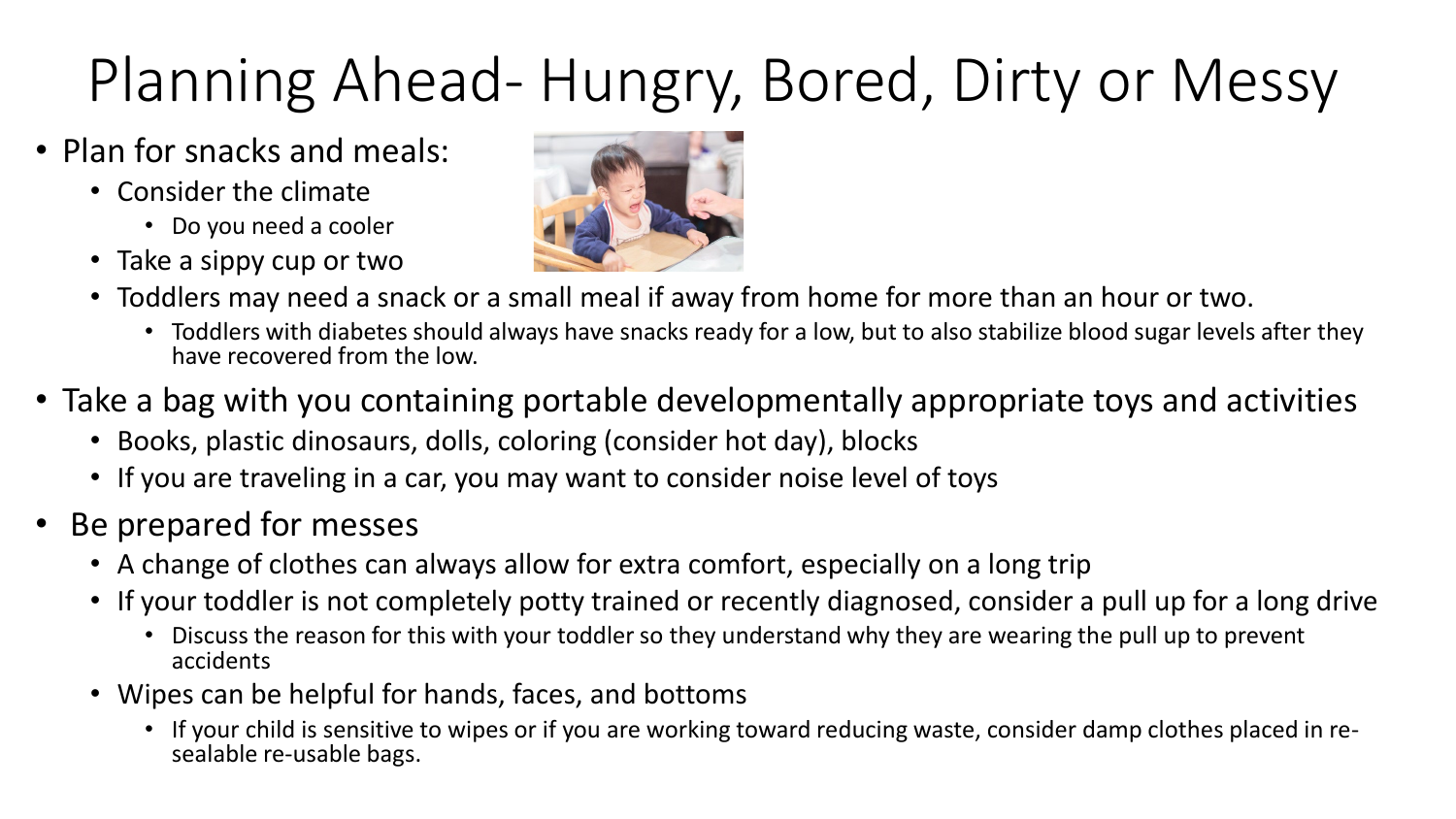### Tips for Toddlers

- Use the tell, show, do method with toddlers
	- Don't let your toddler have too much time to think about something
	- Set a timer, like a kitchen timer or Alexa timer
	- Work swiftly when checking blood sugar levels, changing a pump site, or giving a shot
	- Remain calm (I know, easier said than done)
	- Reassure your child the whole time you are performing a diabetes activity
	- Give reassurance again when the diabetes activity is over. A hug, a sticker, or a compliment, i.e. Good Job!
	- Comfort holds and comfort items
	- Establish routines
	- Appropriate distractions, enlist the help of an older sibling or partner